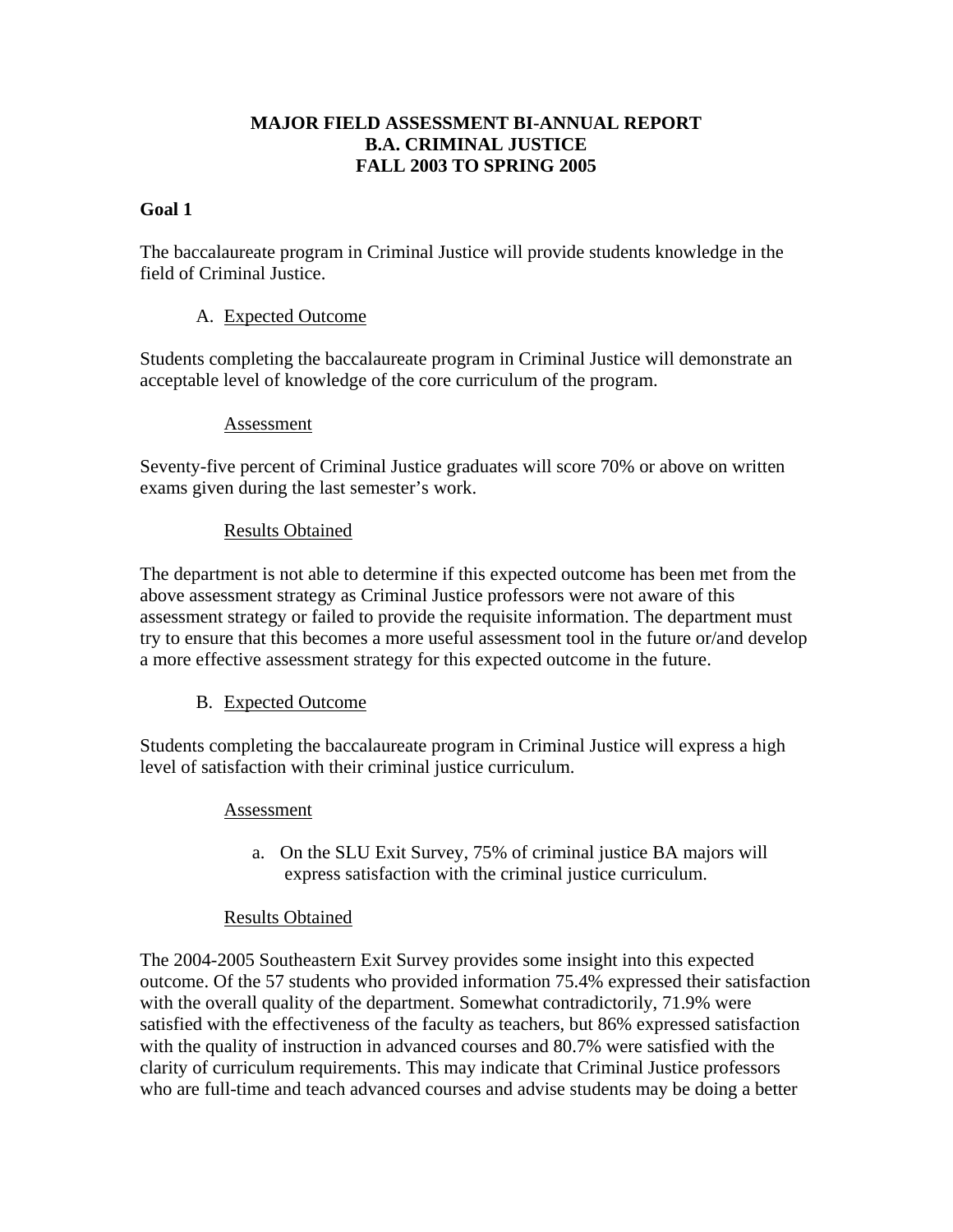job than the lecturers who are hired to teach 100 and 200 level classes. This issue needs to be examined in greater depth and the department must consider other assessment strategies for future MFA's.

### Assessment

b. On the Undergraduate Alumni Survey, 75% of alumni will express satisfaction with the criminal justice curriculum.

# Results Obtained

The department is not able to determine if this expected outcome has been met from the above assessment strategy, as the department does not have the Undergraduate Alumni Survey at its disposal. Clearly, the department must try to ensure that this survey becomes a more useful assessment tool in the future or/and develop a more effective assessment strategy for this expected outcome in the future.

# **Goal 2**

To provide students with the basic skills needed for work in the Criminal Justice field.

# A. Expected Outcome

Students completing the baccalaureate program in Criminal Justice will be able to identify, analyze, and respond to problem situations typical of criminal justice professionals. Typical situations are those involving civil rights, law enforcement and legal issues. Students will also show competence in written and verbal communications.

# Assessment

Criminal Justice seniors will score a minimum of seventy-five on an examination employing questions of recognition, total recall, and written essays assessing mastery of the aforementioned skills.

# Results Obtained

The department is not able to determine if this expected outcome has been met from the above assessment strategy, as the department does not have an adequate measurement tool at its disposal to examine the above skills. Clearly, the department must develop a more useful assessment tool in the future or/and develop a more effective assessment strategy for this expected outcome in the future.